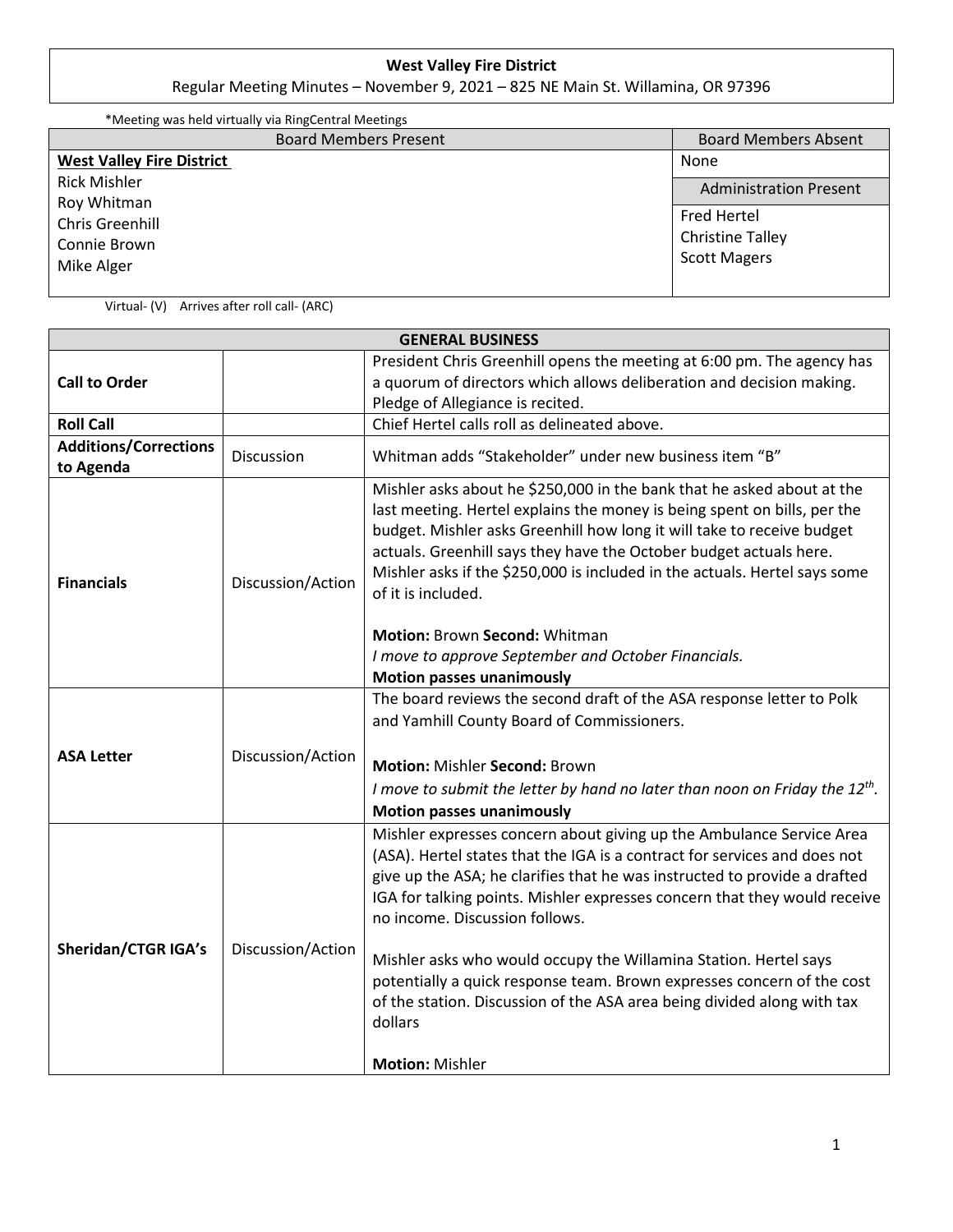|                    |            | I move to write a 190 contracting services for all operations, staffing, and<br>administration with Sheridan asking to provide ambulance and fire<br>services for a minimum of 2 shifts, 24-hours per day.                                                                                                                                                                                                                                                           |
|--------------------|------------|----------------------------------------------------------------------------------------------------------------------------------------------------------------------------------------------------------------------------------------------------------------------------------------------------------------------------------------------------------------------------------------------------------------------------------------------------------------------|
|                    |            | Alger states they need to take time to read the IGAs that they have.<br>Brown asks if they would need a contract to provide tax dollars to<br>another District. Hertel states the IGA stipulates providing the tax dollars<br>for the coverage area.                                                                                                                                                                                                                 |
|                    |            | Mishler states that Chief Hertel did not change the CAD system when the<br>board asked. Hertel states that the change takes a process, which they<br>are currently working through.                                                                                                                                                                                                                                                                                  |
|                    |            | Whitman asks Mishler to restate is his motion. Brown states they need<br>time to think about the IGA's first. Brown asks about selling equipment<br>for extra funds. Mishler expresses concern about lowering their ISO<br>rating. Greenhill suggests allowing the Confederated Tribes of Grand<br>Ronde Emergency Services (CTGR) to use the new West Valley<br>ambulance. Mishler states that the public voted for the ambulance, and<br>it should remain in here. |
|                    |            | Mishler withdraws his motion. The board decides to table a decision on<br>the drafted IGA's. Mishler asks to reconvene on Thursday, the 18 <sup>th</sup> , to<br>draw up a 190 for Sheridan Fire District.                                                                                                                                                                                                                                                           |
|                    |            | <b>Motion: Whitman Second: Brown</b>                                                                                                                                                                                                                                                                                                                                                                                                                                 |
|                    |            | I move that WVFD contract with Grand Ronde Emergency Services and                                                                                                                                                                                                                                                                                                                                                                                                    |
|                    |            | Sheridan Fire District to share the WVFD ASA on a temporary basis.                                                                                                                                                                                                                                                                                                                                                                                                   |
|                    |            | Mishler says they should try getting everything under one contract first.<br>Brown expresses concern that resources are tight everywhere and says<br>she doesn't see anyway to get better service to those that live in Grand<br>Ronde without working with the Tribe.                                                                                                                                                                                               |
|                    |            |                                                                                                                                                                                                                                                                                                                                                                                                                                                                      |
|                    |            | <b>Motion passes unanimously</b>                                                                                                                                                                                                                                                                                                                                                                                                                                     |
|                    |            | <b>Motion: Whitman Second: Brown</b>                                                                                                                                                                                                                                                                                                                                                                                                                                 |
|                    |            | I move that the WVFD create a Stakeholder Committee to prepare a<br>permanent plan and that Committee could include the following:                                                                                                                                                                                                                                                                                                                                   |
|                    |            | From the WVFD Board - Roy Whitman and Connie Brown                                                                                                                                                                                                                                                                                                                                                                                                                   |
|                    |            | From the City of Willamina - Ila Skyberg and City Manager Kenna West                                                                                                                                                                                                                                                                                                                                                                                                 |
|                    |            | From the Confederated Tribes of Grand Ronde Emergency Services -                                                                                                                                                                                                                                                                                                                                                                                                     |
| <b>Stakeholder</b> |            | Steve Warden                                                                                                                                                                                                                                                                                                                                                                                                                                                         |
|                    | Discussion | A representative from the Sheridan Fire District to be determined by the<br><b>SFD Board</b>                                                                                                                                                                                                                                                                                                                                                                         |
|                    |            | From the SW Polk Fire District - Scott Magers                                                                                                                                                                                                                                                                                                                                                                                                                        |
|                    |            | From Hampton Lumber - Brad Blackwell, or another representative to be<br>determined by Mr. Blackwell                                                                                                                                                                                                                                                                                                                                                                 |
|                    |            | Mishler asks if Whitman has already talked to these people. Whitman<br>says he's been getting phone calls and they met with people and had                                                                                                                                                                                                                                                                                                                           |
|                    |            | some good discussion. Mishler expresses frustration that he was                                                                                                                                                                                                                                                                                                                                                                                                      |